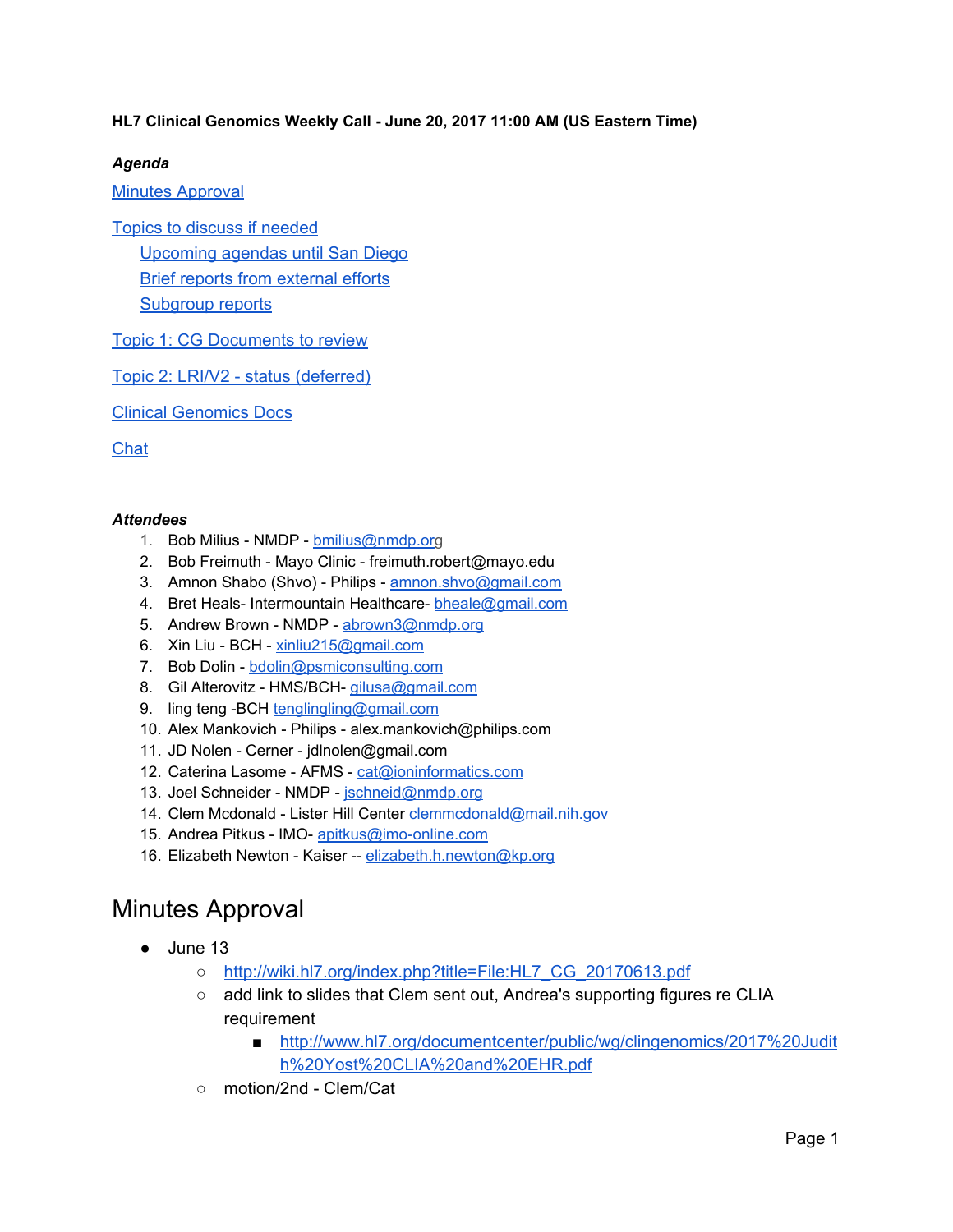- abstain 0
- $\circ$  nay 0
- $\circ$  yea rest (13)
- result motion passes

## <span id="page-1-0"></span>Topics to discuss if needed

### <span id="page-1-2"></span>Upcoming agendas until San Diego

- May 30 WGM recap, SWOT
- Jun 6 Finish WGM recap, SWOT, Pedigree Ballot any comments?
- Jun 13 FHIR Connectathon, Status of LRI Ballot
- Jun 20 <del>LRI/V2 cont,</del> SWOT
- Jun 27 CLIA & CAP requirements Unified view (Andrea, Clem, Gil needs to be present)
- Jul 4 US Holiday
- Jul 11 -
- Jul 18
- Jul 25 DAM update?
- Aug 1
- Aug 8
- Aug 15
- Aug 22
- Aug 29
- Sep 5
- Sep 9-17 WGM San Diego

### <span id="page-1-1"></span>Brief reports from external efforts

- GA4GH
	- $\circ$
- **National Academies** 
	- $\circ$
- Clingen/Clinvar
- ○
- Variant Modelling Collaboration (**VMC**)

○

### <span id="page-1-3"></span>Subgroup reports

○

- IM
- [https://docs.google.com/document/d/18sVxZdAeA98ok5hdGwmmVxVinTq\\_vAT9B-Z8GI](https://docs.google.com/document/d/18sVxZdAeA98ok5hdGwmmVxVinTq_vAT9B-Z8GIAyRiM/edit) [AyRiM/edit](https://docs.google.com/document/d/18sVxZdAeA98ok5hdGwmmVxVinTq_vAT9B-Z8GIAyRiM/edit)
- FHIR
	- [https://docs.google.com/document/d/1FGCQRtxJKyHhnC1uB\\_t4sJZ9yXbLMGOqPXHPr](https://docs.google.com/document/d/1FGCQRtxJKyHhnC1uB_t4sJZ9yXbLMGOqPXHPr5tSLLQ/edit#heading=h.nts1cfujf9t5) [5tSLLQ/edit#heading=h.nts1cfujf9t5](https://docs.google.com/document/d/1FGCQRtxJKyHhnC1uB_t4sJZ9yXbLMGOqPXHPr5tSLLQ/edit#heading=h.nts1cfujf9t5)